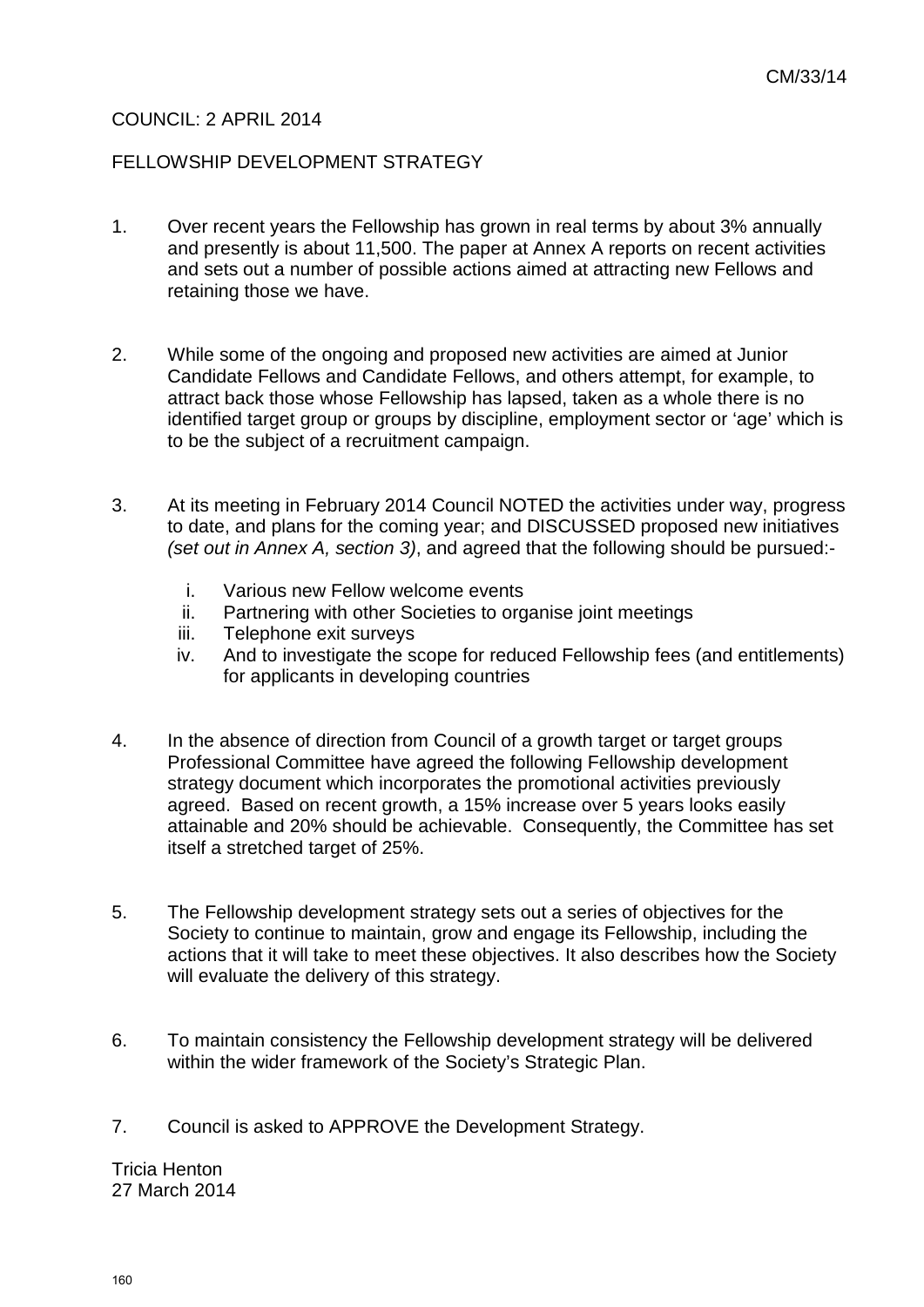# **Geological Society Fellowship Development Strategy**

**2014** 

Mohammed Jahangir Fellowship Services Manager 25 March 2014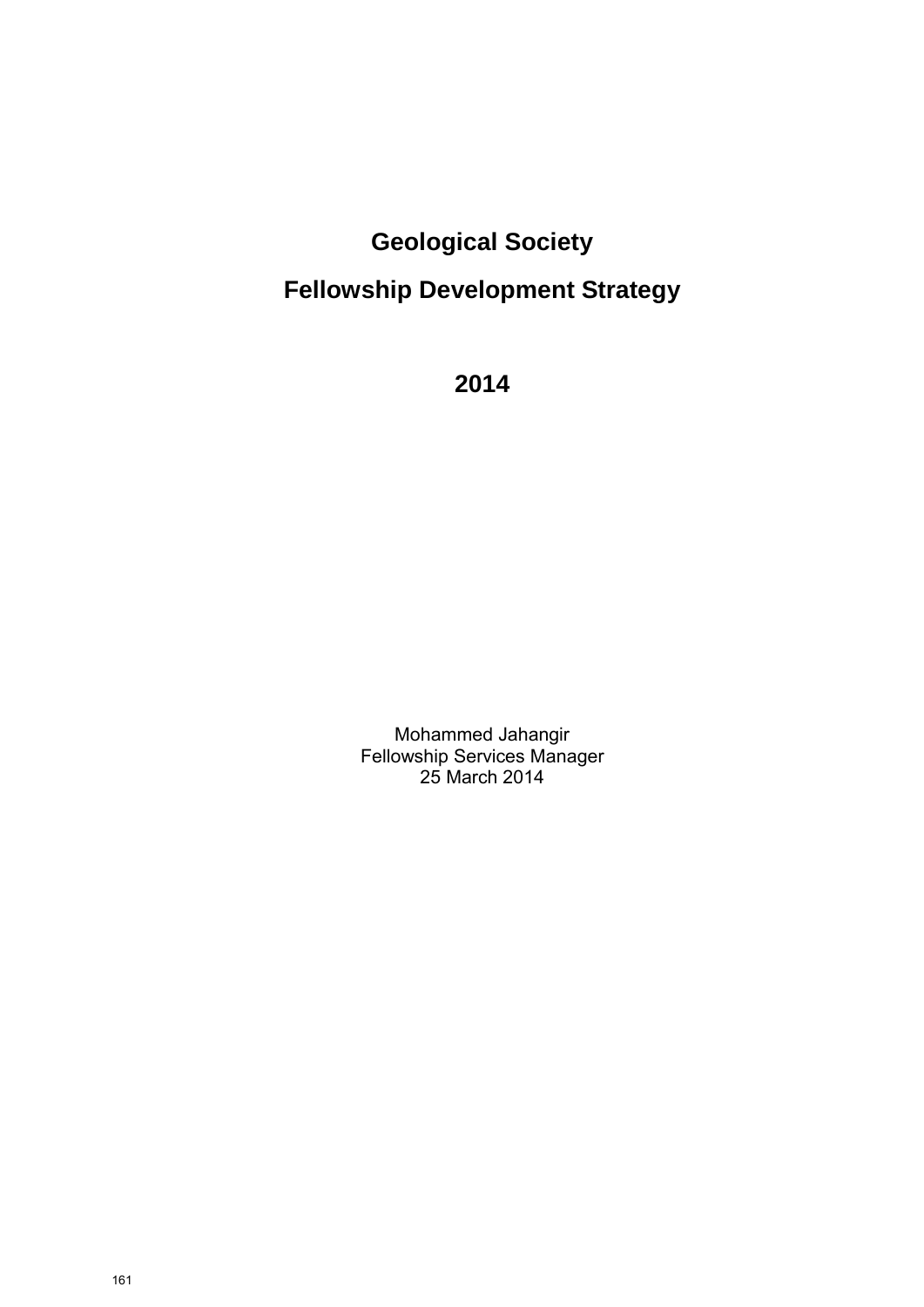# **1. Objectives**

- 1.1. The Fellowship development strategy will set out objectives that will be achieved to meet the goals set within the Society's Strategic Plan, to promote Fellowship and Chartership *(GSL Strategy Document [PF-10-01])*, which include;
	- i. Grow the number of Fellows, Chartered Geologists and Chartered Scientists, focusing on key sectors;
	- ii. Streamline the Fellowship application process;
	- iii. Promote Chartered titles to industry and government

# **2. Delivering the Strategy**

i. The Professional Committee will have responsibility for ensuring the objectives and actions of this Fellowship development strategy are carried out. The Fellowship Services Manager will lead implementation and will ensure that specific issues of recruitment or Fellowship engagement are incorporated in the action plan.

# *Objective A*

*Grow the number of Fellows, Chartered Geologists and Chartered Scientists, focusing on key sectors;*

The Society's aim remains to steadily recruit and increase Fellowship numbers and in turn increase Fellowship revenue.

# *Key objectives include (see Annex B&C):*

- i. Increase overall Fellowship by 25% over 5 years of which
	- 15% growth will come assuming the present pattern of recruitment across all Fellowship subscription bands continues unchanged
	- and a further 10% by recruitment from the 28 to 33 and 34 to 59 age groups of a further 250 and by 850 (an increase of about 17%) respectively. Over the past five years growth in these two age bands has been 106 (about 8%) and 129 (about 2.6%) respectively
- ii. Identify and target industry sectors with potential for Fellowship growth
- iii. Increase the number of Chartered Fellows
- iv. Reduce the number of lapsed Fellows / improve Fellow retention
- v. Increase student fellow conversions to full fee paying Fellows

## *Actions to achieve this include:*

- i. Targeted and regular recruitment drives
- ii. Develop new Fellowship recruitment/marketing material
- iii. Review recruitment/marketing material at least annually to ensure it remains relevant.
- iv. Design target specific posters and banners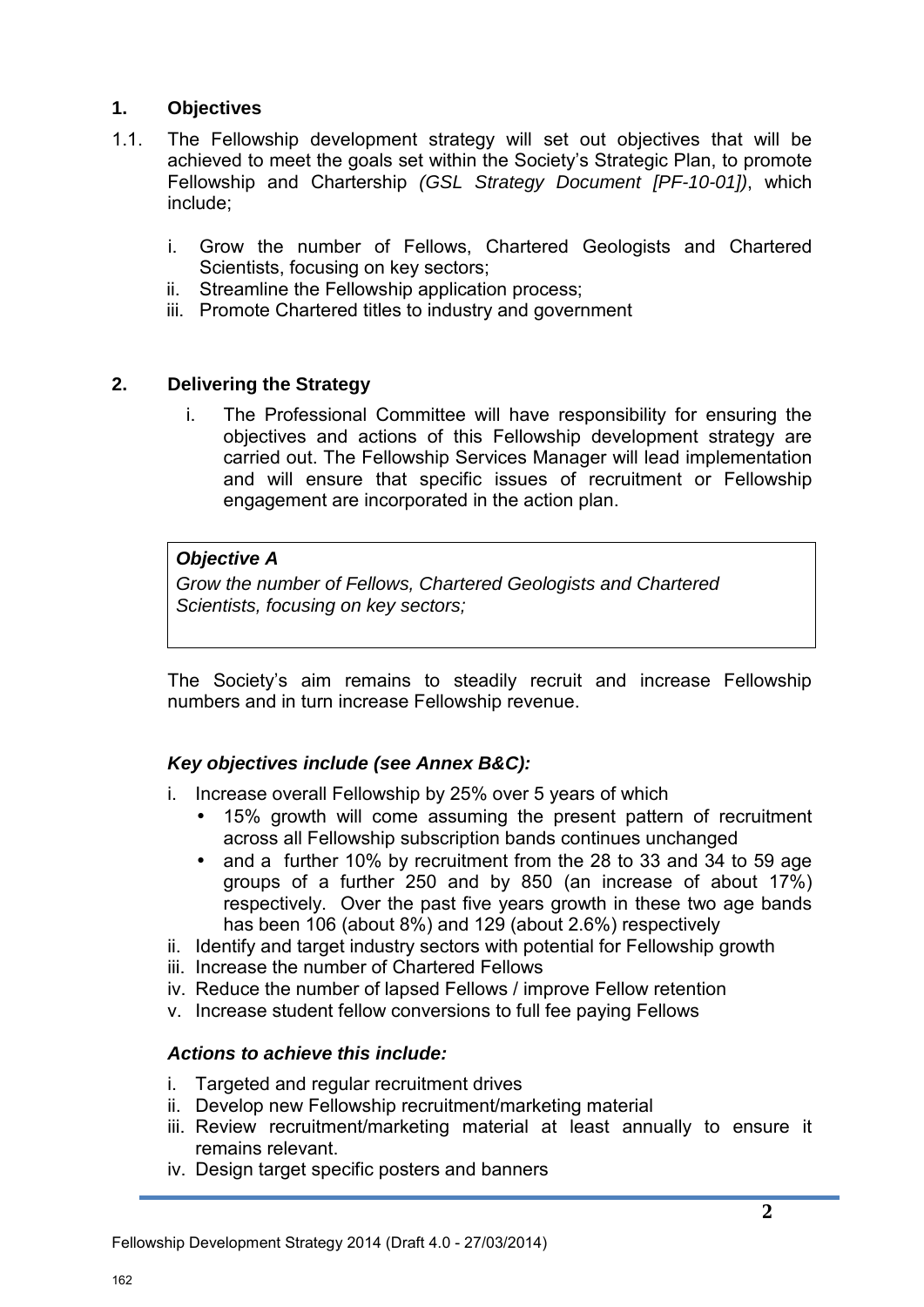- v. Use Fellowship champions to recruit fellows at key events
- vi. Identify initiatives to raise the profile of the Society/Fellowship at **Universities**
- vii. Continue engagement with students via Careers day programmes and Student Societies
- viii.Develop new activities to encourage early career Geologists to join/retain Fellowship;
- ix. Better promote Fellowship benefits
- x. Organise, national and regional welcome events for new fellows
- xi. Form a working group to identify target industry sectors

#### *Objective B*

*Streamline the Fellowship application process;* 

Growing the Fellowship will mean processing more applications, which will result in increased administration work. To reduce the burden on administrative resources and to ensure service delivery targets are met, it is essential that consideration is given to streamline the Fellowship application process, which will also make it easier for potential Fellows to apply.

## *Key objectives include (see Annex A):*

- i. Ensure that it is as easy as possible for potential Fellows to apply and that they are not unduly discouraged from applying for Fellowship
- ii. Ensure that service delivery targets are maintained and improved where possible

## *Actions to achieve this include:*

- i. Development of new online application tool *(phase one complete, phase two to include back office management and online Fellowship upgrades)*
- ii. Review of regulations (completed November 2013)
- iii. Develop online application tool for Chartership
- iv. Acquire new Fellowship database to improve administrative efficiencies
- v. Review of available resources

## *Objective C*

*Promote Chartered titles to industry and government*

With the increasing importance of professional qualifications and the fact that career progression is highlighted by most new applicants as a reason for Joining the Society, it is imperative that we continue to promote the benefits of Chartership to Industry and Government, especially in industry sectors where there is no past tradition or requirement to acquire Chartered Status.